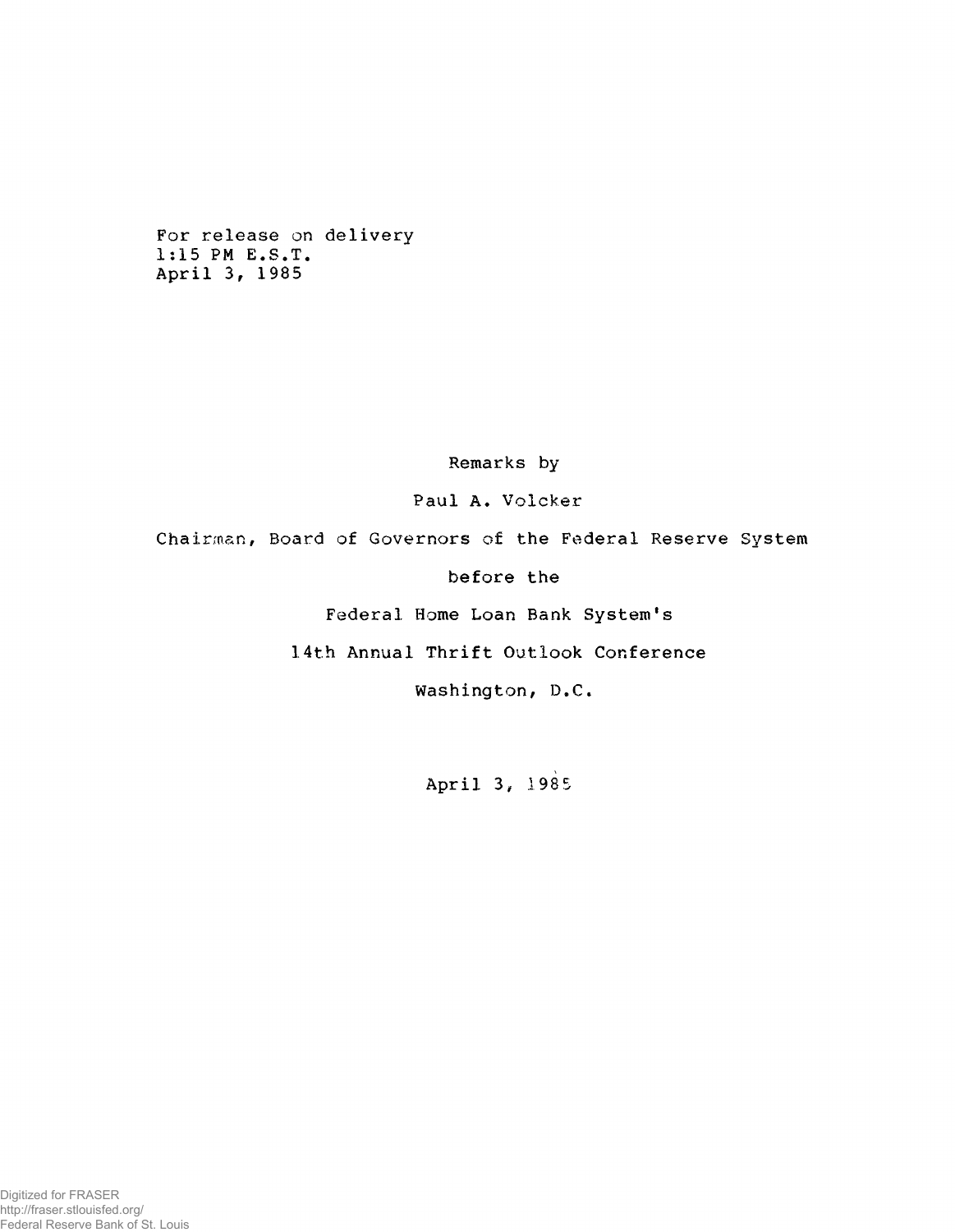I am pleased to be here with you today as part of the 14th Annual Thrift Industry Outlook Conference sponsored by the Federal Home Loan Bank Board. I think it is a first for a Chairman of the Federal Reserve Board. I suppose that history reflects the fact that there have been traditional and long-standing differences between the thrift industry and the banking industry, and some of that rubbed off in the form of suspicions about the respective regulators.

But I suspect Ed Gray's invitation reflected a reality today. By law and by circumstance, the central bank, as lender of last resort and as an agency concerned with financial stability more broadly, has to be concerned about the health of all depository institutions. And it's also obvious that, in today's environment, thrift and banking industries are becoming so intertwined they cannot be easily separated. Therefore, I will touch upon issues relating to both familiar central banking themes and those relating to financial institutions more generally.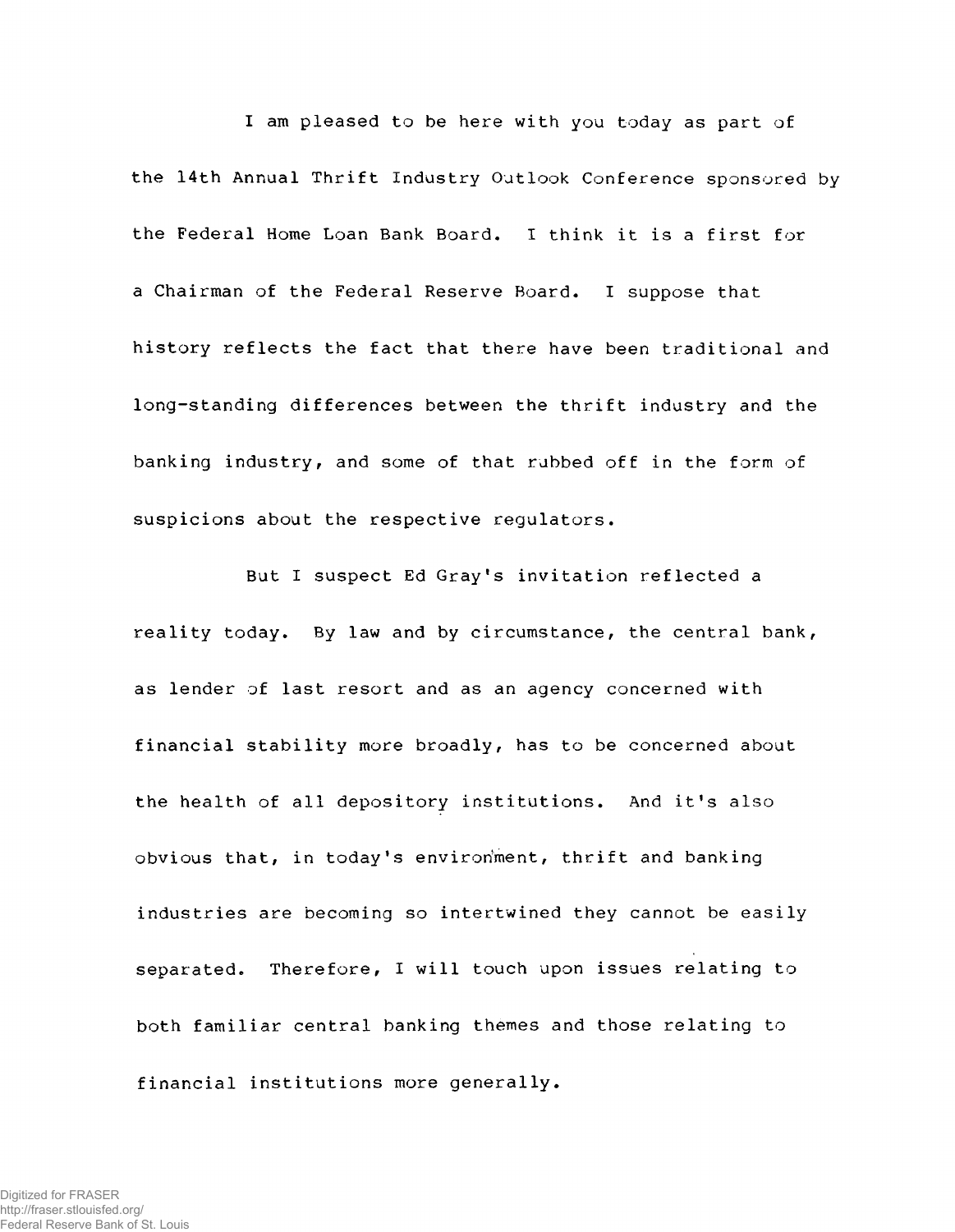You know central bankers have a unique, if not curious, reputation. It's said that, like puritans, we have a haunting fear that someone, someplace is happy. I'm not sure I need have that fear in the midst of a savings and loan meeting, because your industry, as much as any other, has been under more or less continuous strain and pressure in recent years. Some of those strains reflect high and fluctuating interest rates. But your industry, like the banking industry, also has strong new elements of competition from outside, and the nature of the industry has been changing more radically than at any time in its history.

Let me begin with a few comments about conditions in the thrift industry generally. Declines in interest rates late last year have provided a little breathing room for many associations. While the industry as a whole obviously remains vulnerable to any reversal of that trend, well and conservative y managed institutions have been actively reducing that

 $- 2 -$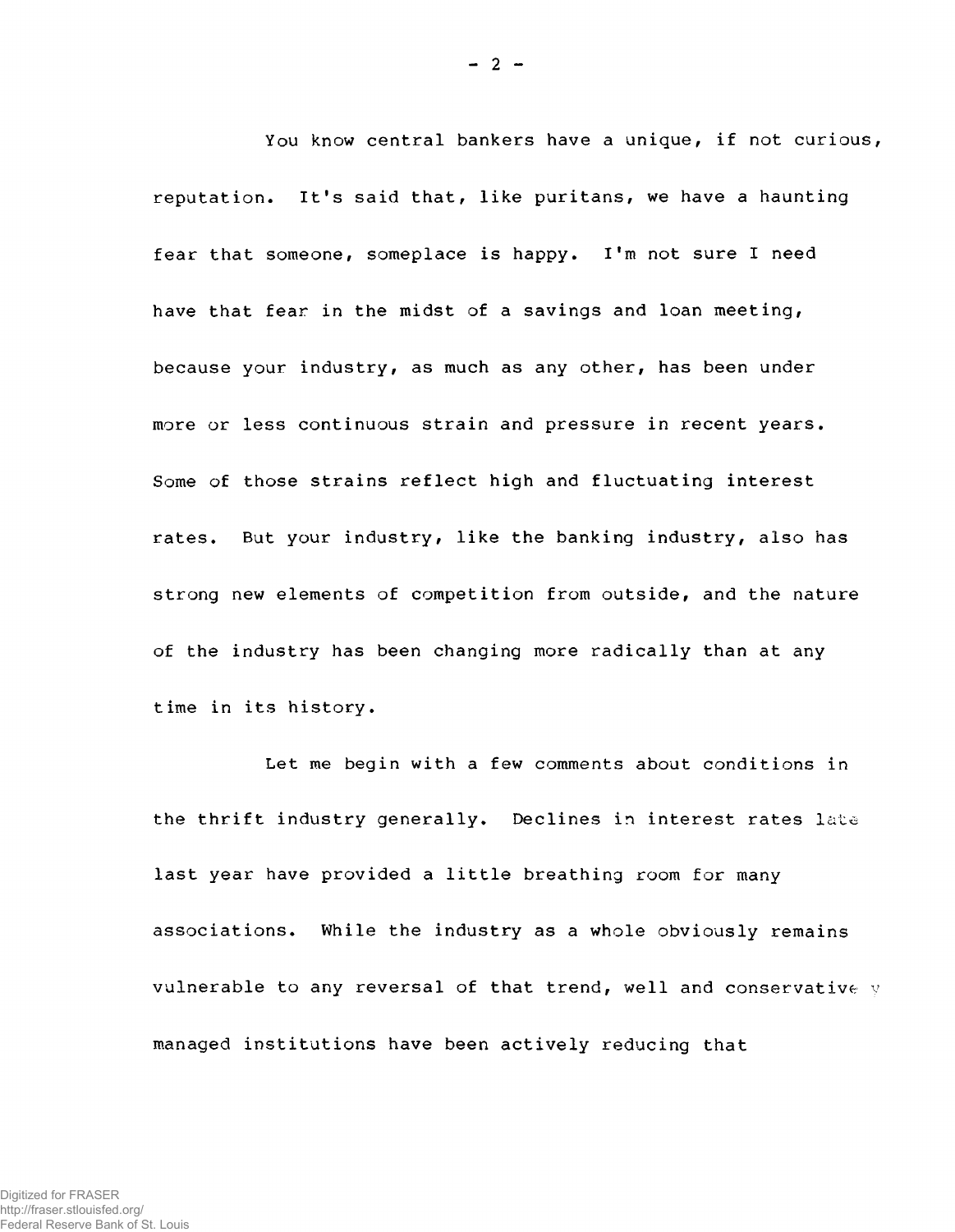vulnerability. A solid core of the industry seems to be in a position to return to health, and to do so while maintaining a traditional orientation toward housing finance. I admire those many in the industry who have absorbed hard shocks, but have responded by finding new ways to conduct their business consistent with the need to maintain prudent standards, sound lending practices, liquidity, careful pricing of both assets and liabilities, and to the extent possible, conservation of capital. Those managers are conscious of the fact that the business of being a thrift is getting harder and much more competitive, but they remember the importance of confidence and self-reliance.

I would be less than frank if I did not also reflect my concerns that, faced with similar problems, a few associations at the fringe — presumably not the ones represented at a conference like this  $--$  seem to be, more or less consciously, reaching out in credit and investment areas -- areas typically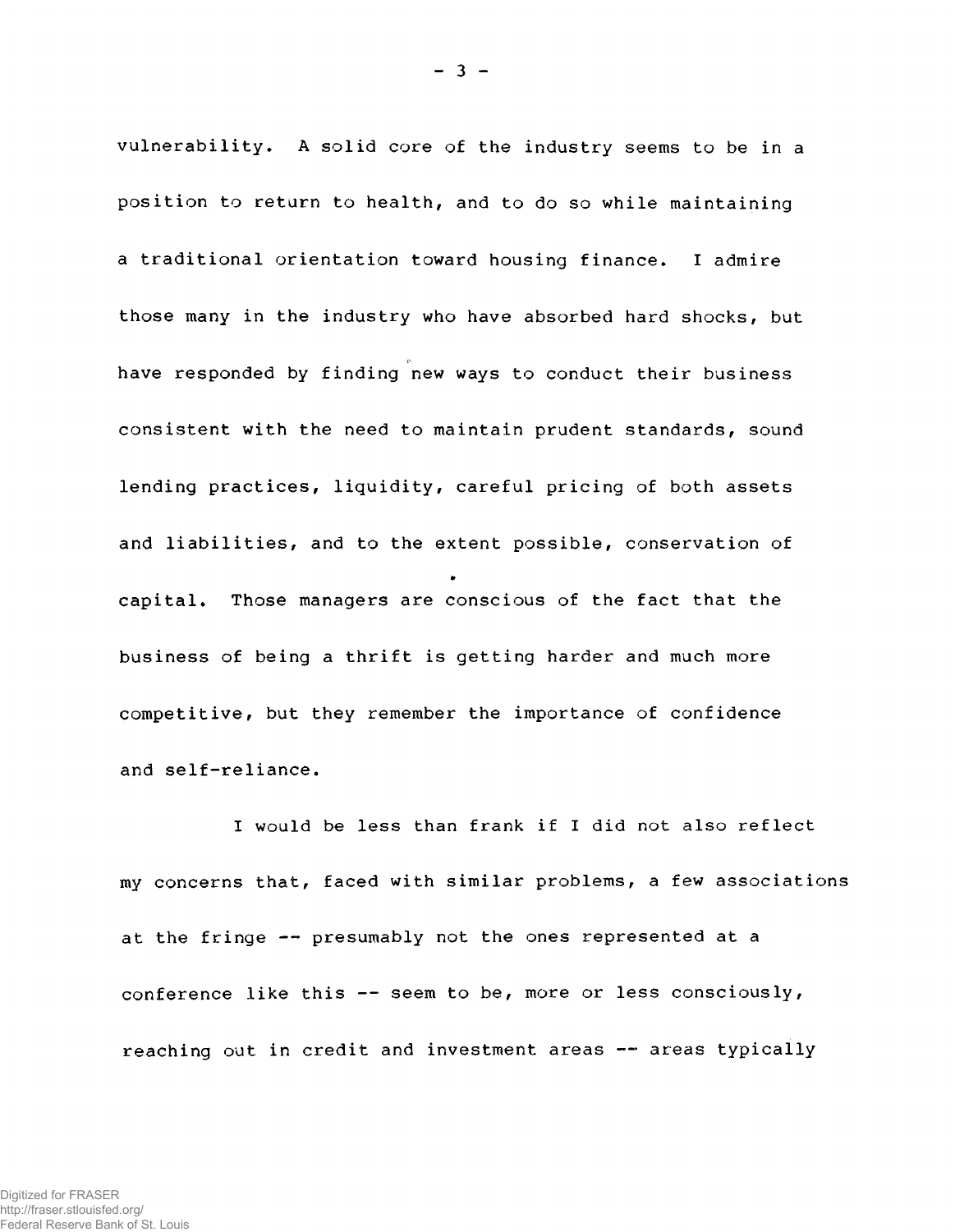removed from residential housing that may seem to generate high fees and rates in the short-run, but at the expense of a level of risk not characteristic of the industry in the past or of the future stability of those particular institutions. That risk taking is, of course, in effect underwritten by a Federal insurance system designed with other purposes in mind. We have seen the incongruity of some weakly capitalized institutions with poor earnings growing at very rapid rates of speed. We wonder how prudently those funds are being employed in the effort to capture a quick return -- and how consistent that behavior is with the basic purposes of your industry and the Federal institutions that support it.

 $- 4 -$ 

Against that background, I am particularly encouraged by the fact that the Federal Home Loan Bank Board, under Ed Gray's leadership, is aware of the challenges confronting the thrift industry and has taken steps to deal with excesses. The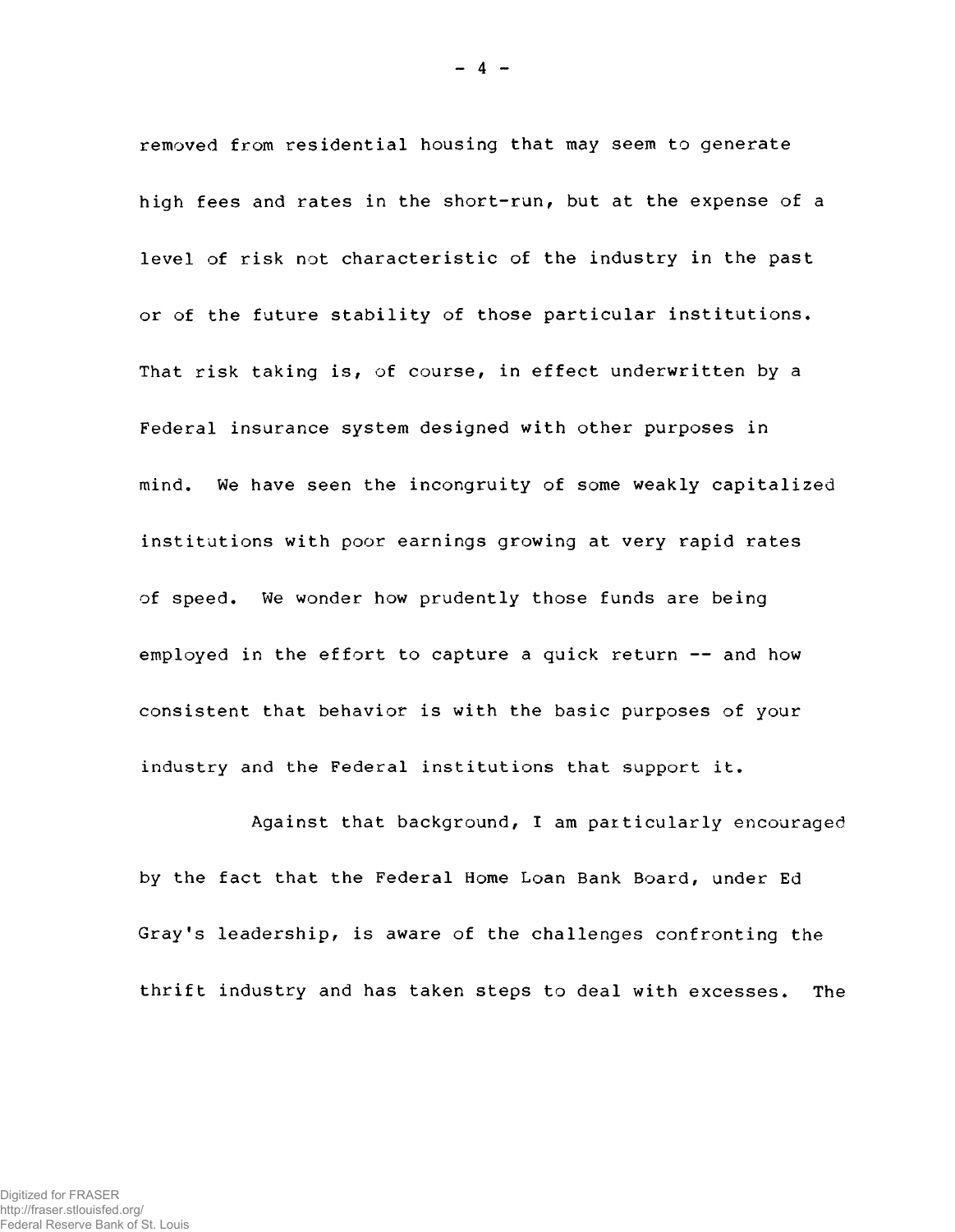Federal Reserve has been supportive of these efforts, particularly those designed to place some limits on direct investment, to encourage rebuilding of net worth, and to place constraints on extraordinary growth. It seems to us those approaches are valid efforts to help protect the stability of the financial system as a whole, and are indeed in the long-term interest of the savings and loan industry itself. Indeed, the approaches parallel and supplement measures we and other banking regulators are taking, or have taken, and we certainly welcome the Bank Board working in complementary ways in these areas. Over time, we believe there will be a need to take further constructive steps to limit risk and to encourage profitability and a rebuilding of real net worth on a continuing basis.

It is also worth noting the efforts being made by the Bank Board to strengthen its supervisory staffs and procedures. There has, as you know, been a lot of deregulation -- savings and loans today have a lot more flexibility on both the asset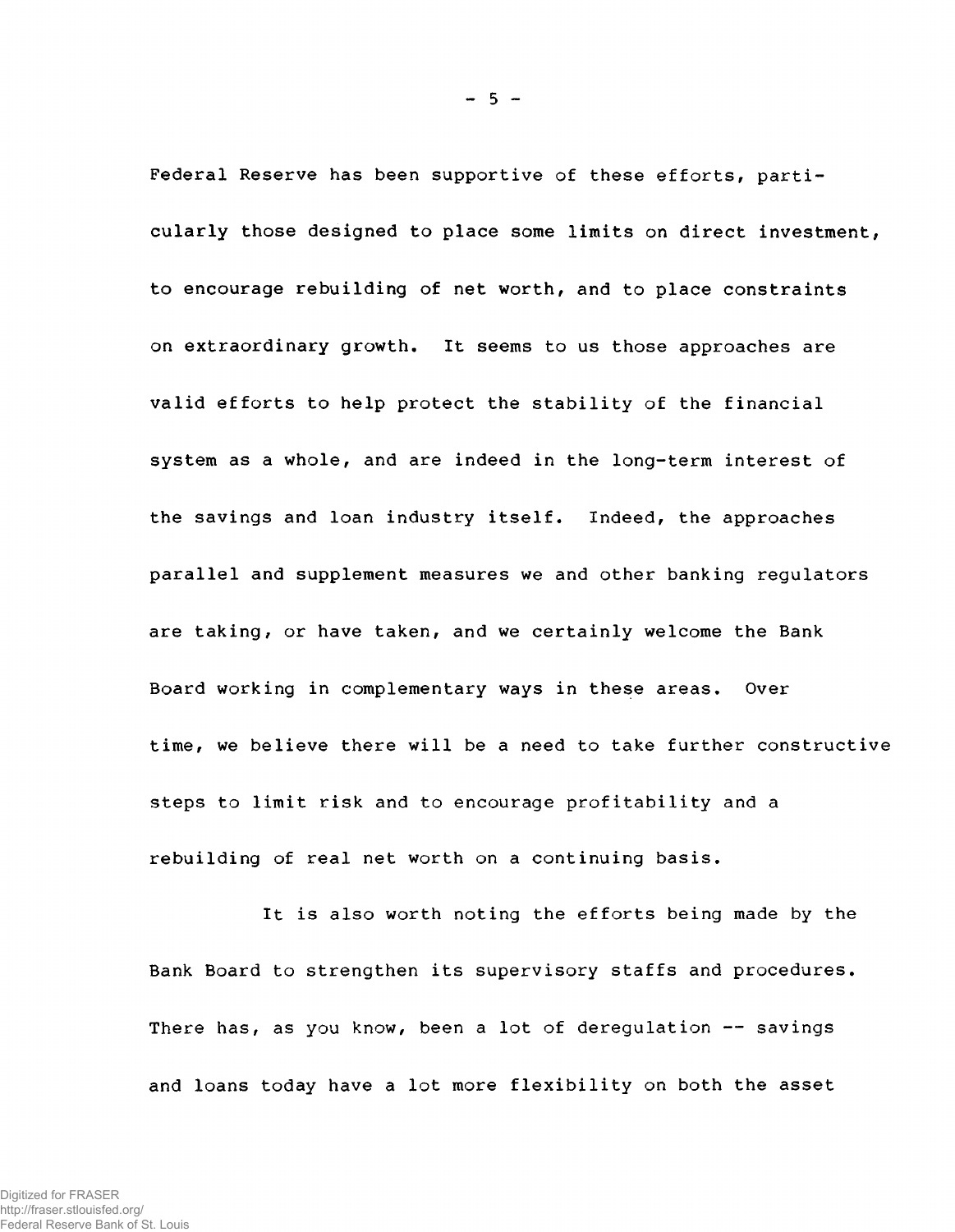and liability side of the balance sheet. I see no inconsistency between that kind of deregulation and an insistence — backed by adequate supervision and regulation — that this flexibility be used responsibly. In today's environment, with the myriad of complex financial arrangements and exotic financial products, more effort rather than less is required to encourage and maintain the prudential standards upon which confidence in the system  $--$  and the insurance system itself  $-$ depends. Those same comments might be applicable to the commercial banking system as well. I do think that we commercial bank regulators have been fortunate in inheriting an examining staff and expertise that is relatively well equipped, but we too are conscious of the added challenges of today's more complicated environment.

All of this is relevant to existing supervisory authorities and law, but I also believe all of us are sensitive to the need for new banking and thrift legislation to provide a clearer and more orderly framework for the operations of all

depository institutions.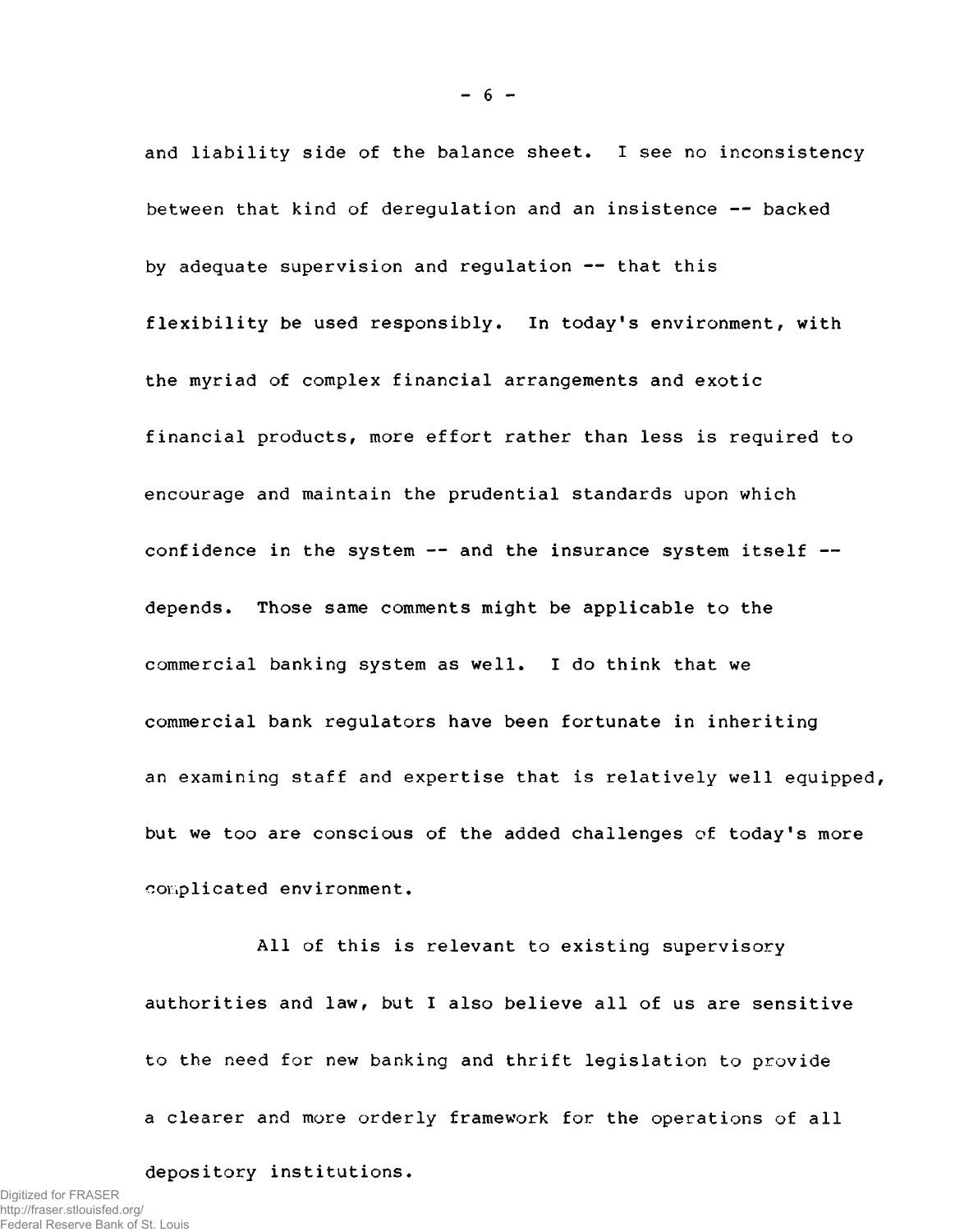I wish I could deliver a brief, cogent analysis of the substance and prospects for legislation in 1985, but I can't. The Congress, as you know, has been preoccupied with other matters. I have sensed apparant consensus on important elements of a legislative package, including particularly the need to deal with certain loopholes that have been increasingly exploited. But, at the same time, that consensus apparently cannot be expressed in legislation without also dealing with other highly controversial issues. Moreover, additional questions -- such as interstate banking and deposit insurance -are forcing their way onto the agenda. It's understandable that they have, but it does further complicate the legislative outlook,

I am also aware that two important issues for the thrift industry come up for renewal in October — net worth certificates and interstate acquisitions of failing institutions. These matters provide a kind of deadline for legislation, but

 $-7<sup>2</sup>$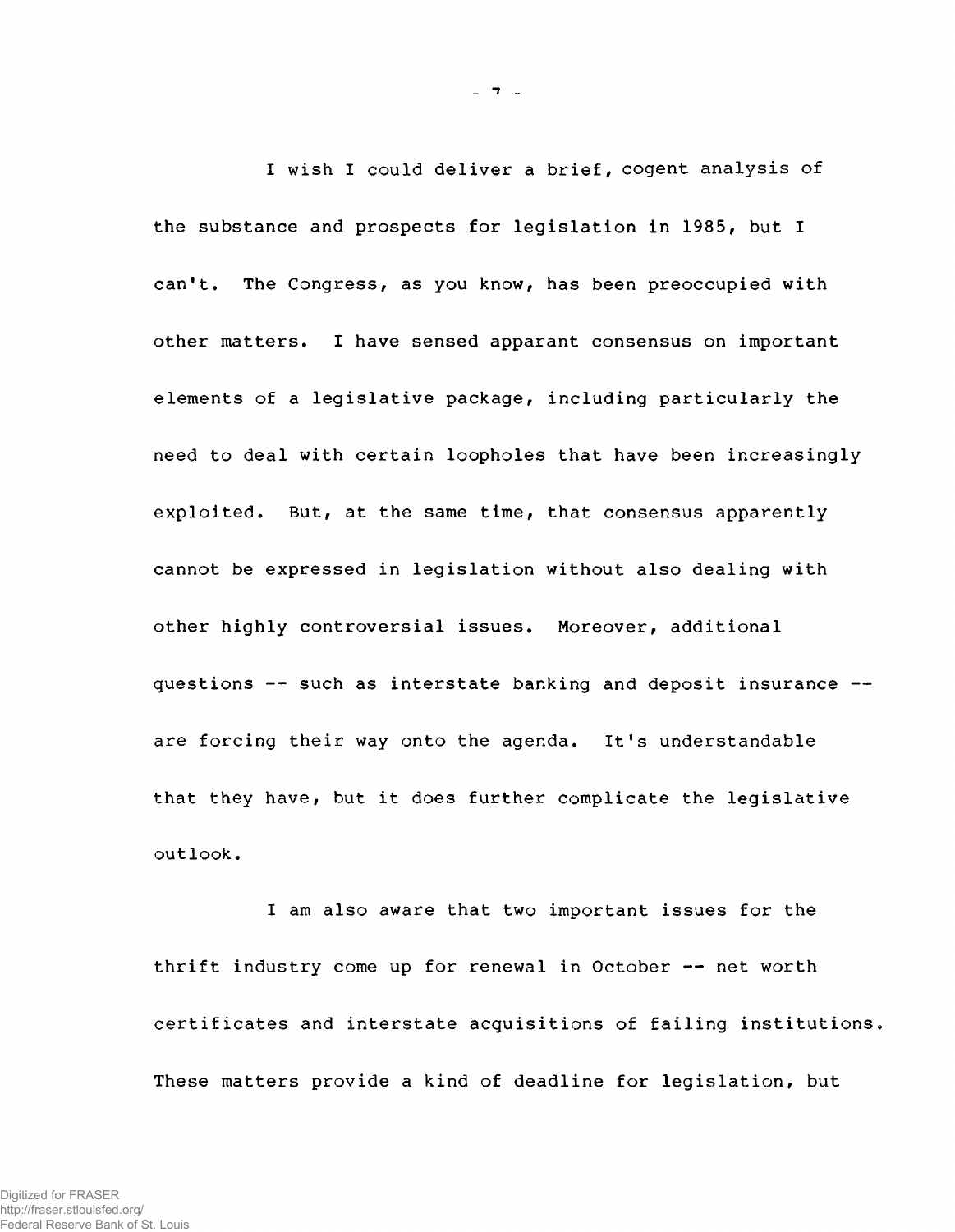it is hard for me to see those issues, urgent as they are, dealt with in isolation. We urgently need a more comprehensive approach.

The themes of last year's debate are familiar by now and I will not dwell on them. We still believe that it is vitally important for the Congress to close the nonbank bank loophole. To me, an essential corollary is also to close a parallel avenue for undercutting the traditional separation of banking and commerce  $--$  what I call "non-thrift thrifts." Unless the Congress deals with both aspects, commercial firms that want to be in banking, and have direct access to the payments mechanism, will be free to seek savings and loan or savings bank charters instead of commercial bank charters. After all, the powers available under thrift charters overlap those of banks substantially, and thrifts could well provide a more attractive vehicle for commercial firms wishing to enter banking than a "nonbank bank."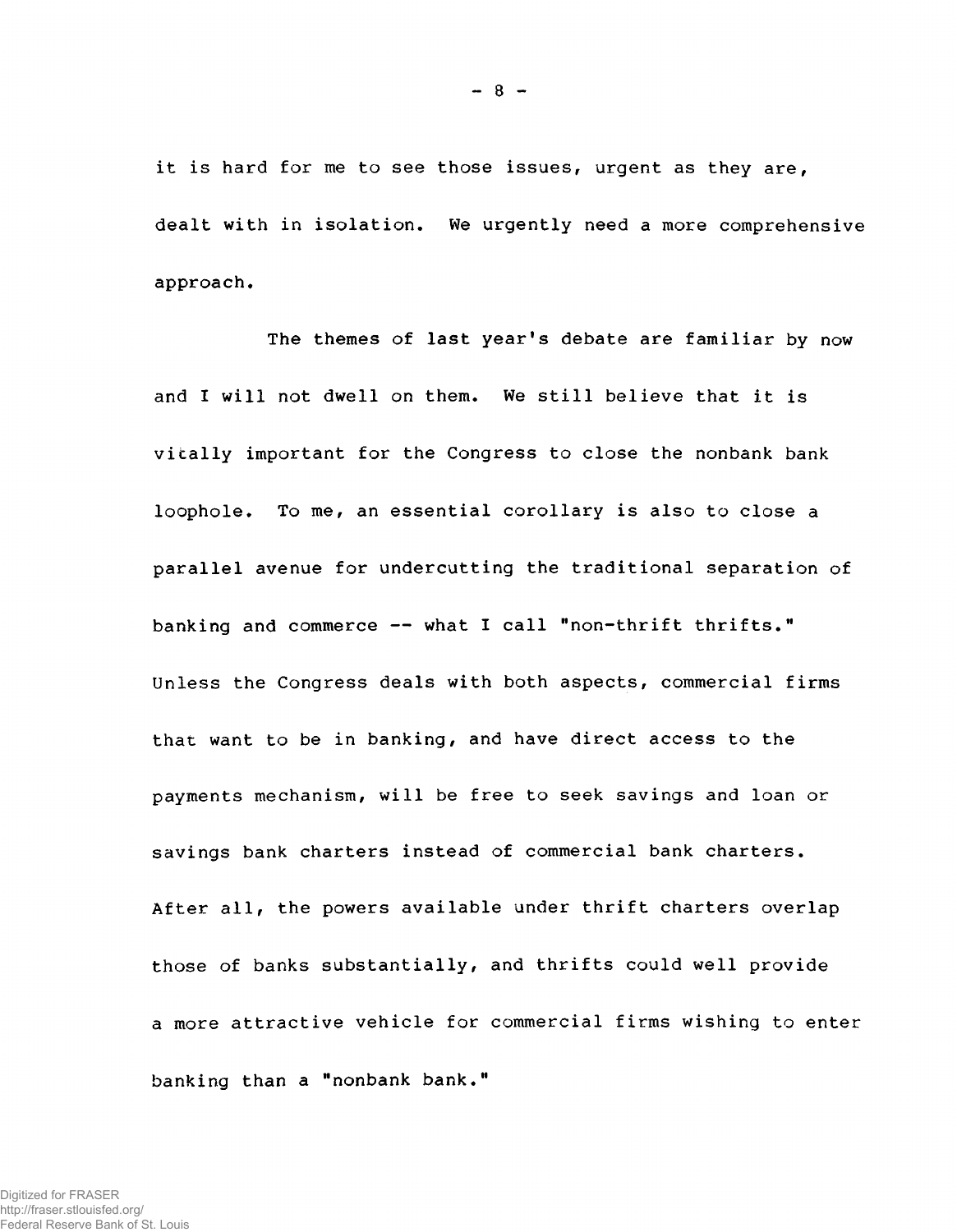The concept of a "thrift test" to determine whether a thrift would continue to retain certain broader investment powers and other traditional privileges — including long-term FHLB advances and commercial ownership -- has gained rather wide agreement. But translating that conceptual agreement into a valid statistical test remains a challenge. To our mind, the essense of that test should be whether an institution in fact, from its own portfolio, supports housing credit, which is the traditional rationale for Federal support and encouragement of thrifts. In my view the "test" needs to be more closely drawn than in legislative proposals introduced last year if it is to be meaningful. Simply originating and selling mortgages -an activity that is broadly and freely engaged in by commercial banks, mortgage banks, and others — does not seem to me sufficient to justify that special Federal support for deposit gathering. The question is who is willing to hold that paper. I do not sense we are so far apart on a valid test that the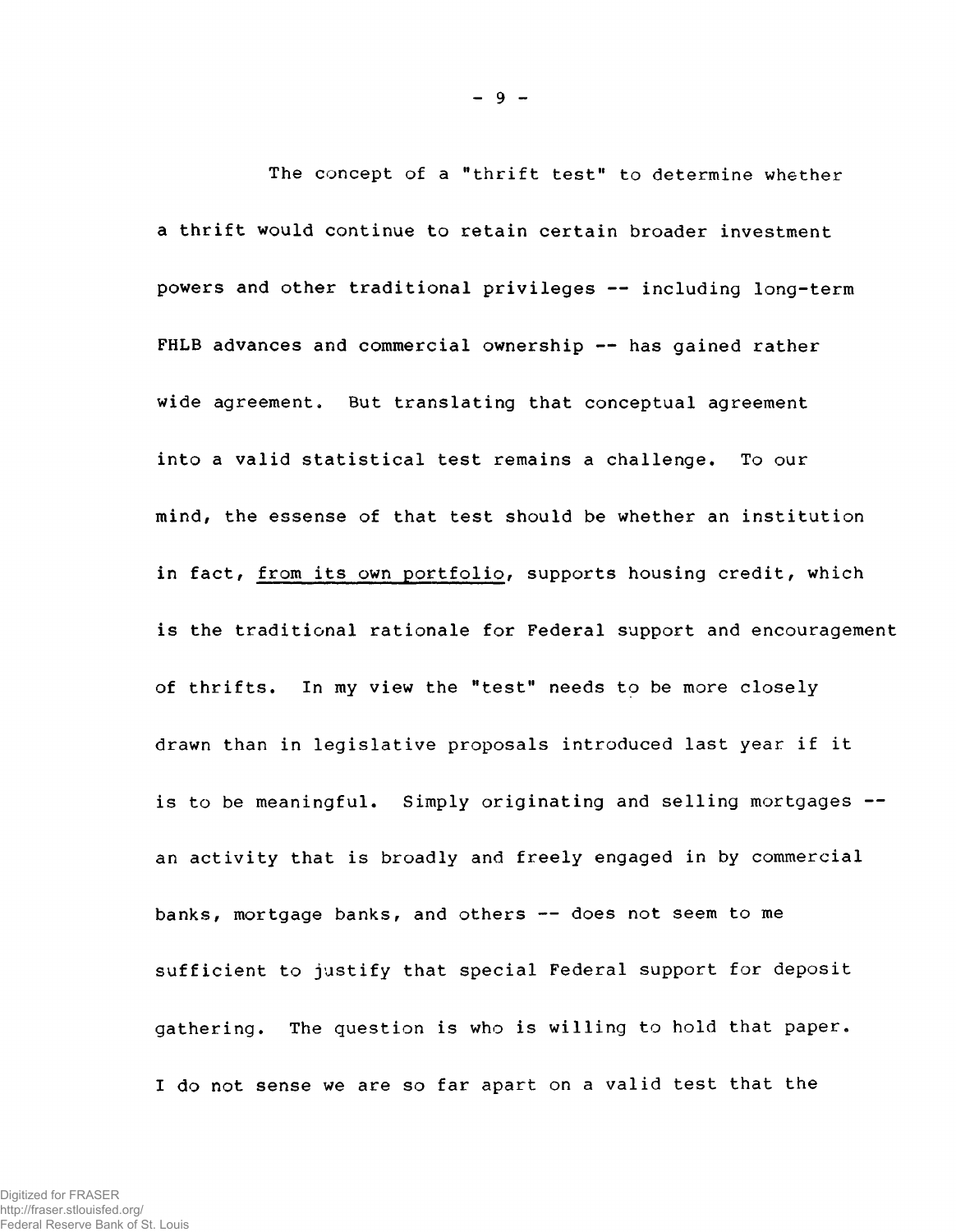differences cannot be reconciled, but it is an important issue.

Another area of common concern among regulatory authorities is the strong movement among states to authorize new powers for both thrifts and banks far beyond those authorized at the Federal level. There has traditionally been a role for the dual banking or thrift systems. It provides room for flexibility and experimentation. But what is going on now seems to me to be assuming a quite different character from the traditional dual system. Liberalization of powers by the the traditional dual system. Liberalization of powers by the states is clearly driven by short-term competition for jobs, states is clearly driven by short-term competition for jobs, rather than any coherent well-developed conception as to what the financial system should be and what is consistent with safe, sound, and efficient thrift and banking systems as a whole. And, as more and more states are driven to action by job-protective incentives, there will in the end be no net job creation.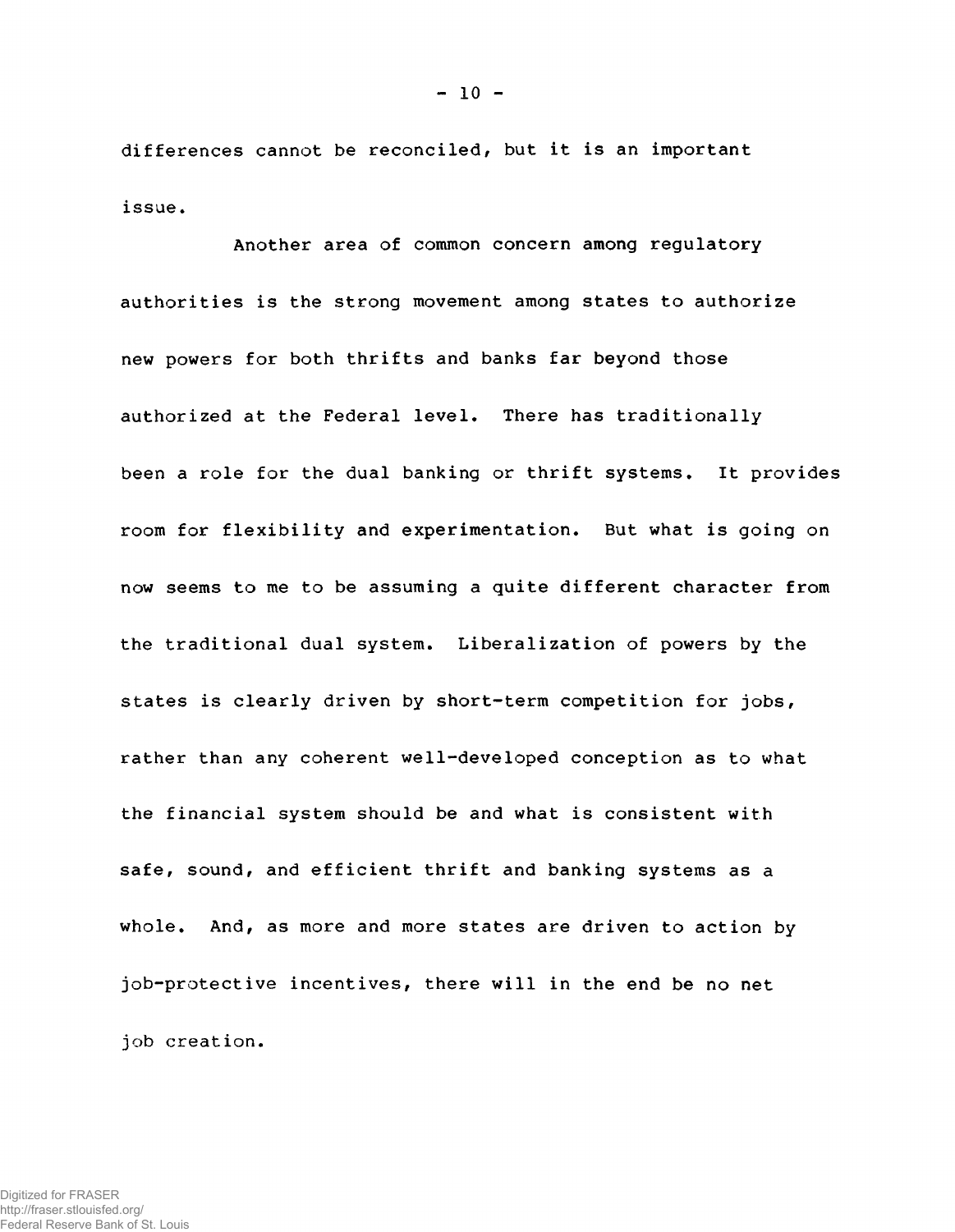There are a number of areas of liberalization of powers that seem to me to pose no particular problem from a prudential standpoint. But wide open real estate development, now permitted by some states, to me and other Federal regulators, including the Bank Board, raises the most pointed concerns. It is an area where risks are particularly large and demonstrable,

Both bank and thrift regulatory agencies are attempting to deal with the issue within present law from the standpoint of their responsibilities to protect safety and soundness. While our approaches may vary, and we want to work with the affected institutions to develop sensible guidelines, the basic point is that at some point we must, as administrators of the Federal "safety net" which supports the system as a whole and individual institutions within it, assert a fundamental federal interest in what state-chartered institutions and their parents can do from the standpoint of safety and soundness. While our existing authorities provide us with some scope for defending that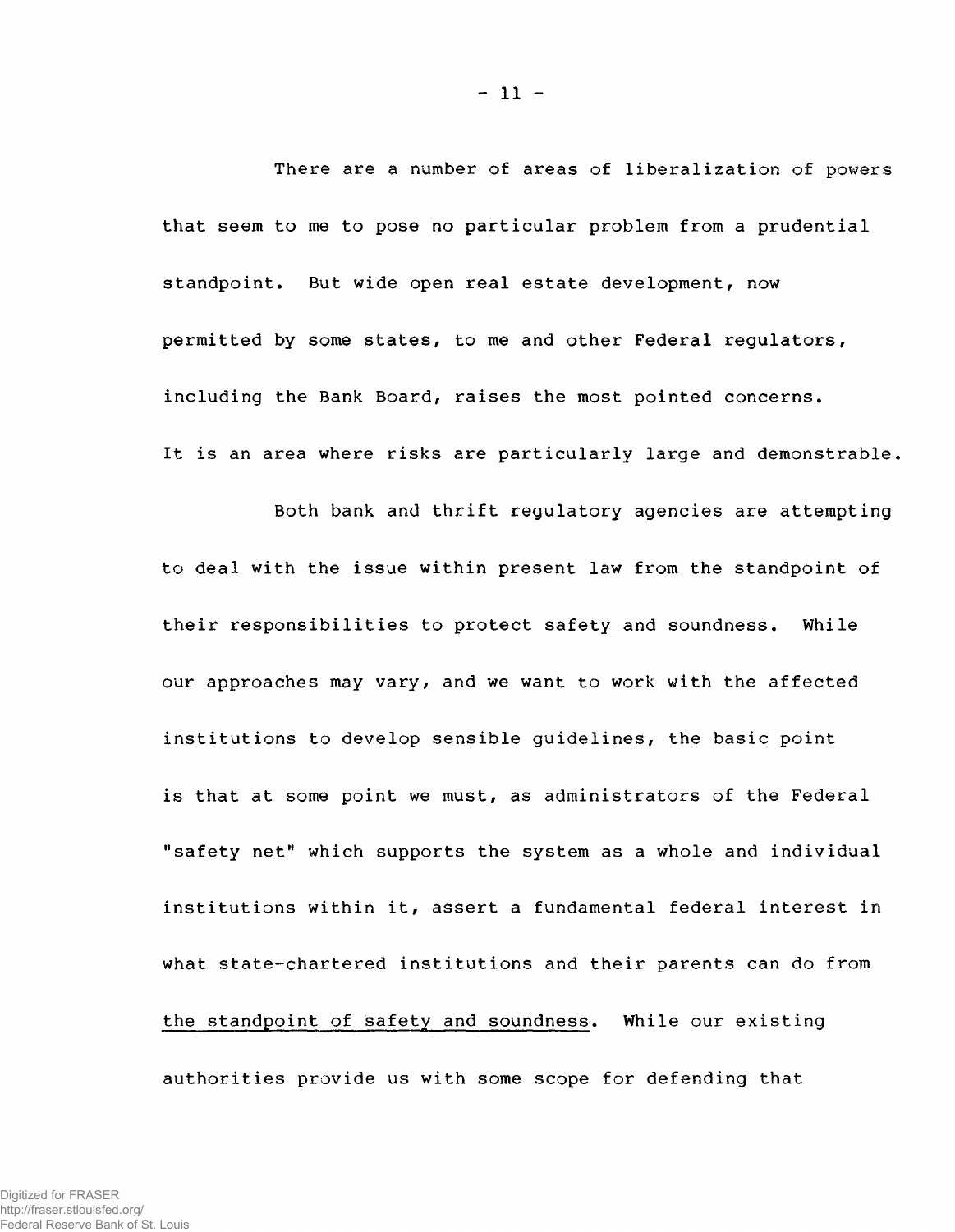fundamental interest, I also believe any new legislation should clarify Congressional intentions in that respect.

Finally, I should also record my concern about initiatives taken by commercial firms to set up so-called "consumer banks" or "family banks" all over the country, presumably with the intention of integrating those banking operations with other parts of their business. However attractively packaged in terms of purported advantages to the consumer, the possibility of commercial corporations using limited purpose banks or thrifts to get into deposit taking and to gain access to the payments mechanism seems to me a clear threat to the traditional separation of banking and commerce and to the competitive position of freestanding thrift and banking institutions. In the end, I believe the system as a whole would be weakened  $-$  and consumers and businesses would be ill served. Indeed, that approach is difficult to integrate with the philosophy underlying deposit insurance and the Federal safety net, which was never intended to support ordinary

commercial enterprises.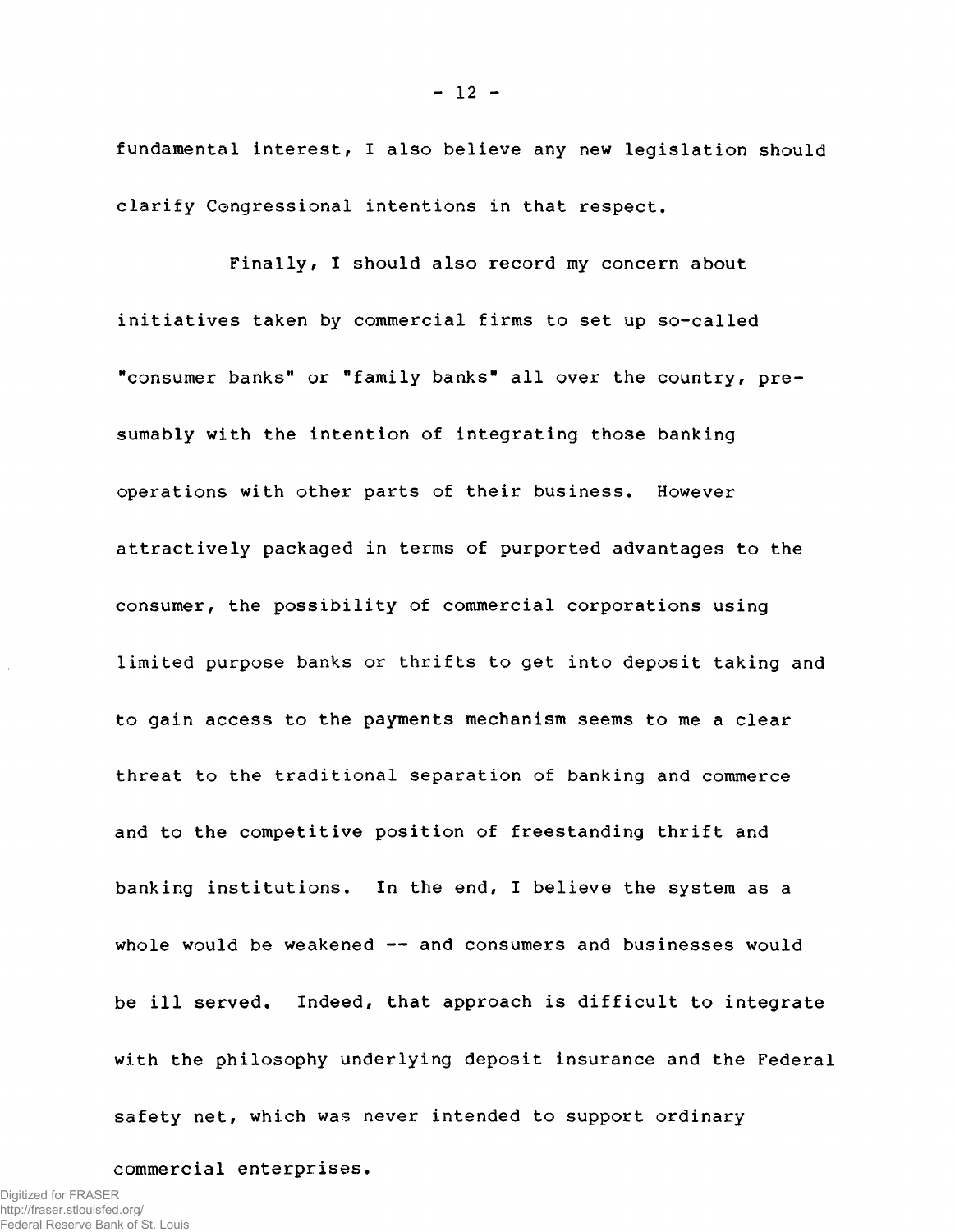I recognize none of this is going to solve the pressures on your industry arising from external economic factors — and particularly the historically high and volatile interest rates. The thrift industry has always been in the forefront of those supporting the effort to restore price stability, an effort that is absolutely fundamental to a more stable financial environment and sustained lower interest rates. The problems you face today are, in substantial part, an overhang  $-$  perhaps I should say a hangover -- from the inflationary process, when confidence in financial markets was greatly impaired.

A lot of progress toward stability has been made. But the fruits of that progress in terms of lower interest rates and more settled markets have not yet been at all fully harvested.

Inevitably, that process takes time. But, as you well know, the state of the Federal deficit — both because of its immediate economic and financial effects and because of its bearing on inflationary expectations — has worked to limit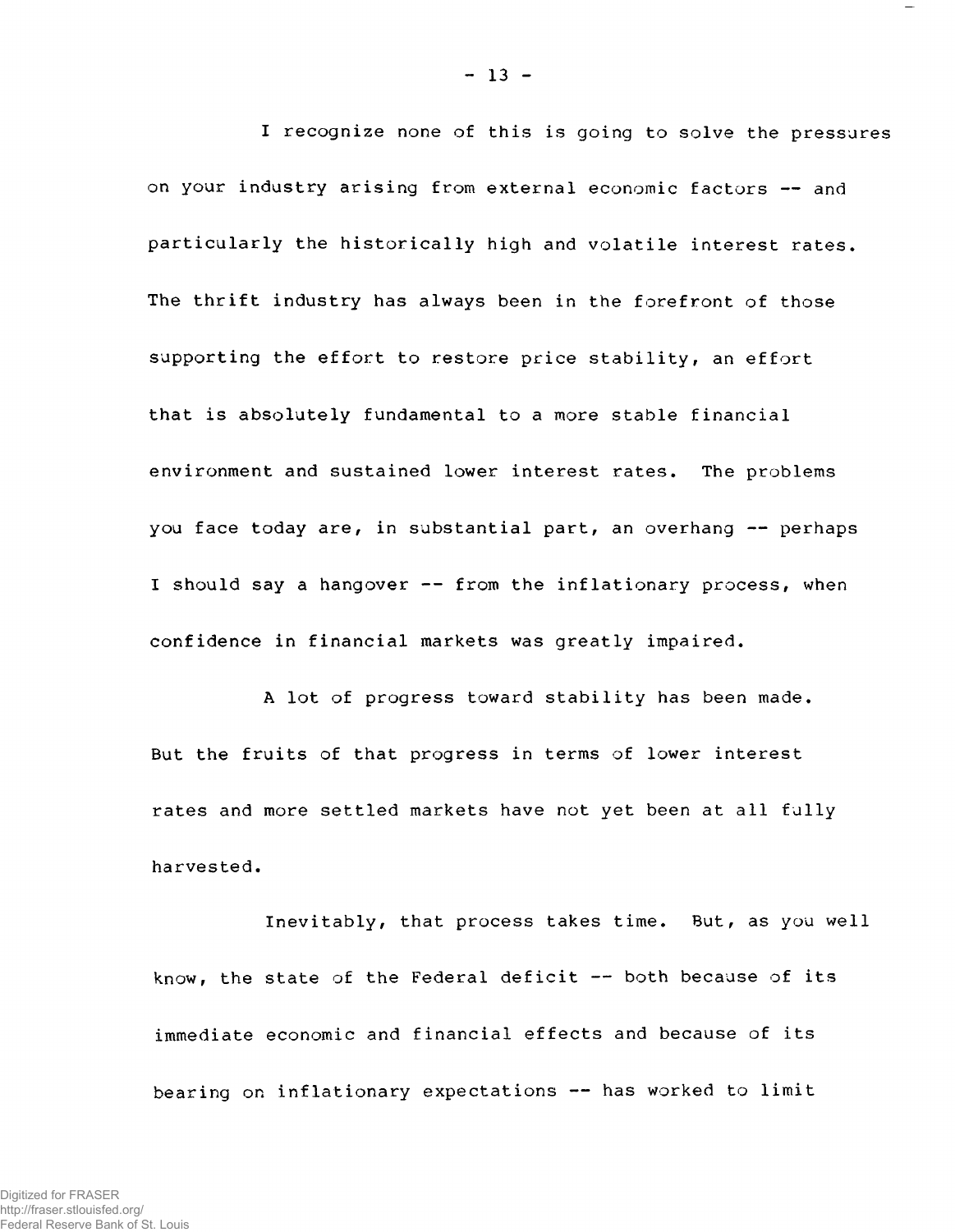the benefits on markets from the progress against inflation that has been made.

The hard fact is we do not now, nor are we likely to in the future, have the capacity to save enough domestically to finance both federal deficits and the rising levels of investment needed to support growth and productivity. Thus far in the expansion period, we have been able to bridge the gap only by drawing on a growing net inflow of foreign savings to supplement our own. But that capital inflow implies a large cost. That cost takes the form of a huge and growing trade deficit, with sharply adverse impacts on the industrial, mining, and agriculture sectors of the economy. Looking ahead, it implies a growing external debt and interest burden for the next generation,

Let me cite a few figures. Net domestic savings -by individuals, by businesses, and by state and local governments — has in fact increased quite rapidly over the past few years, amounting to some 9 percent of the GNP in 1984. That's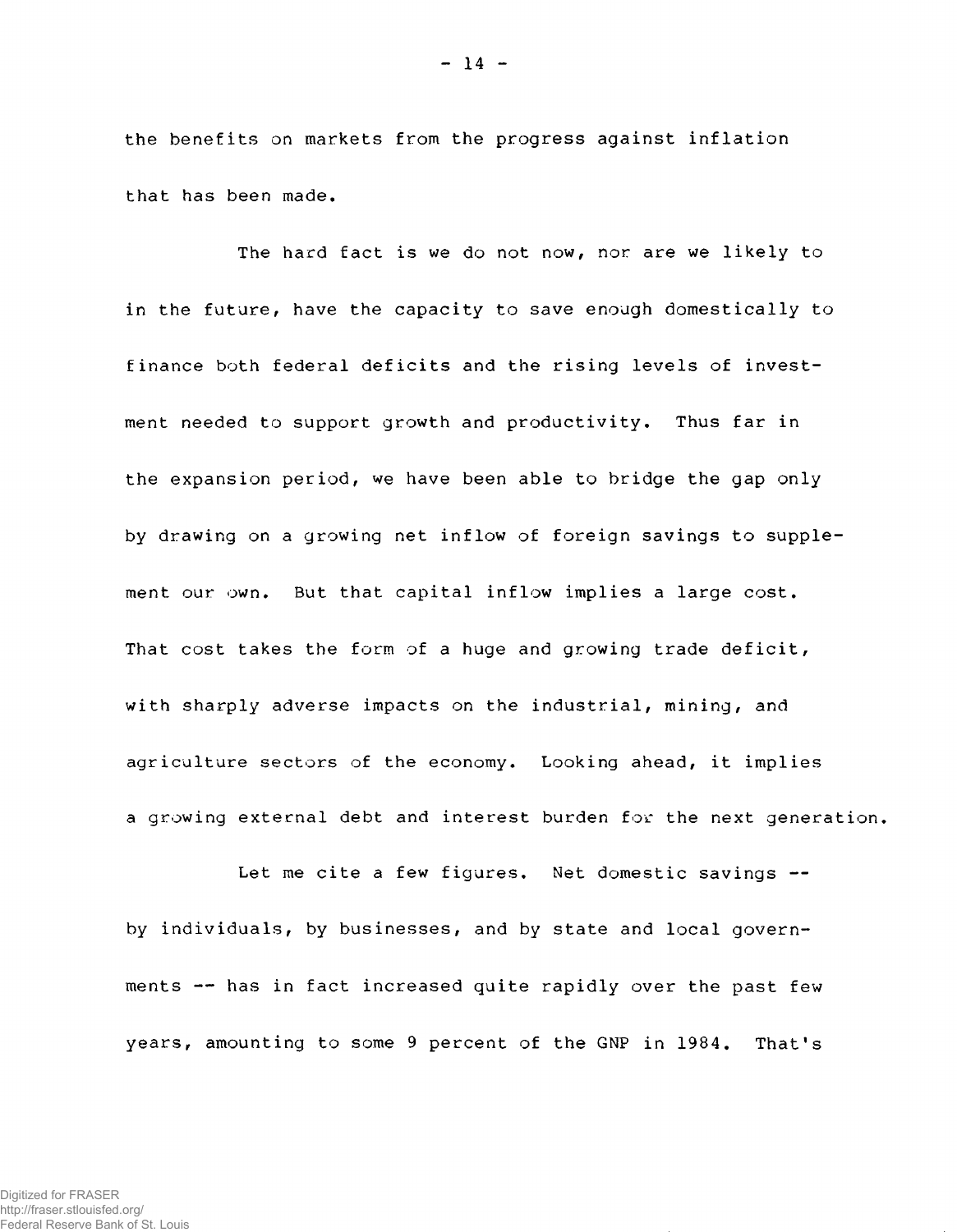near the higher end of the range prevailing over the postwar period. Nevertheless, about a quarter of our net needs for investment, including housing, and for deficit financing last year, amounting to  $2-1/2$  to 3 percent of the GNP, had to be met from foreign sources.

So far, that foreign capital has been readily available and has played a key role in containing pressures on domestic interest rates. Among other things, it has enabled us to maintain a reasonably satisfactory level of homebuilding and house sales. Even so, interest rates, as you know, have remained high both historically and relative to current inflation. Without that net flow of savings from the rest of the world, pressures on our financial markets would have been still greater and interest rates would have been still higher.

Monetary policy can't cure the basic imbalance between real savings and the demands on those savings. We want to provide enough money and credit to support sustainable growth in real output and employment, while moving toward greater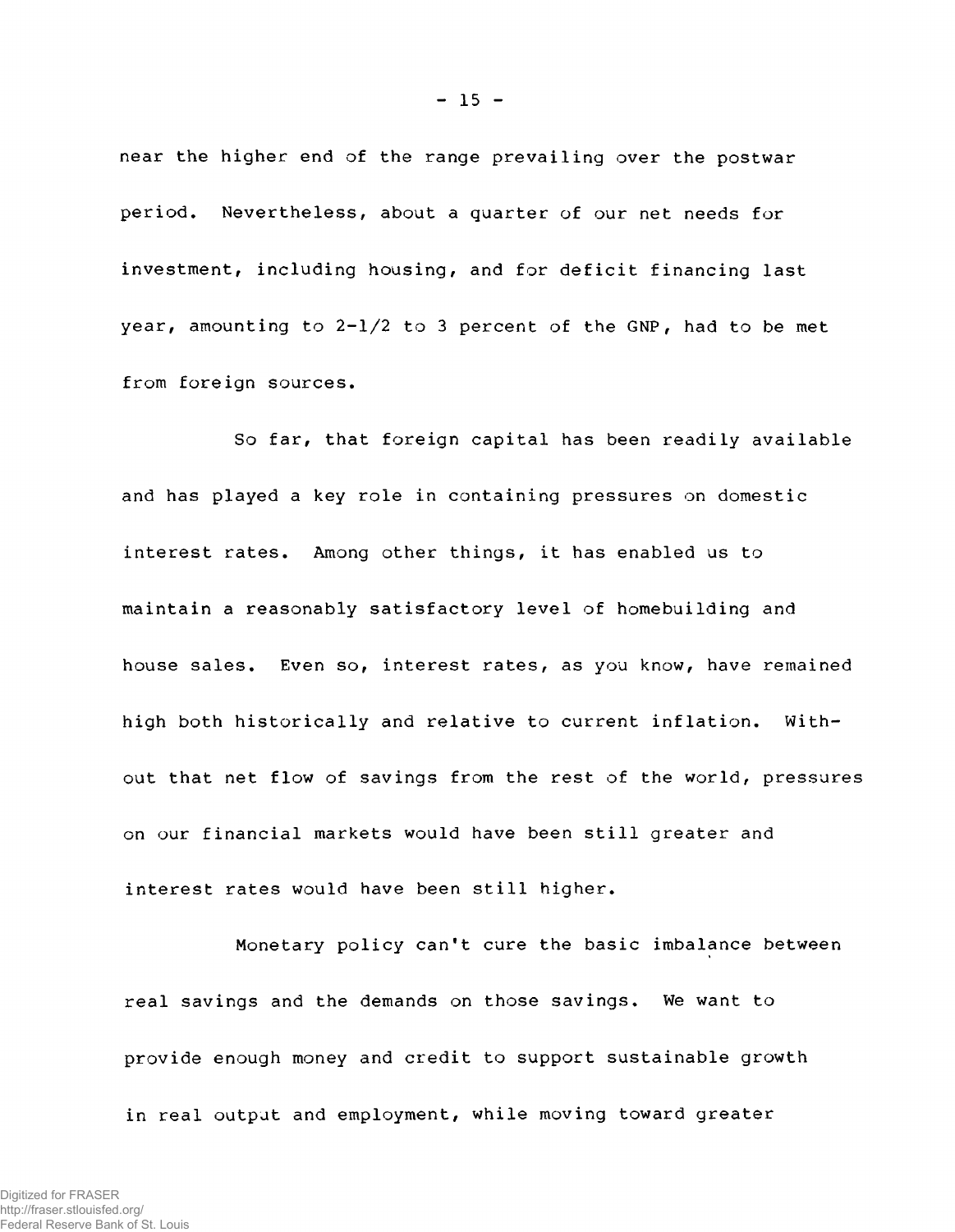price stability. But too much money would only risk reigniting the inflation that we have worked so hard to bring under control.

As a practical matter, we probably can't do much right now, by monetary policy or otherwise, to change ingrained savings behavior. It seems to me that the only constructive alternative to balance internal savings and investment is to attack the problem from the other side of the ledger by reducing the Federal deficit. At current and projected levels, that deficit amounts to approximately 5 percent of GNP, an amount equivalent to over half our net domestic net savings. The large capital inflows -- and the related trade deficits -will not be sustainable indefinitely. But, unless something is done about the deficit, declines in the capital inflow would be reflected in stronger pressures on financial markets. In that event, the thrift industry would be impacted from two directions. The credit sensitive housing industry would be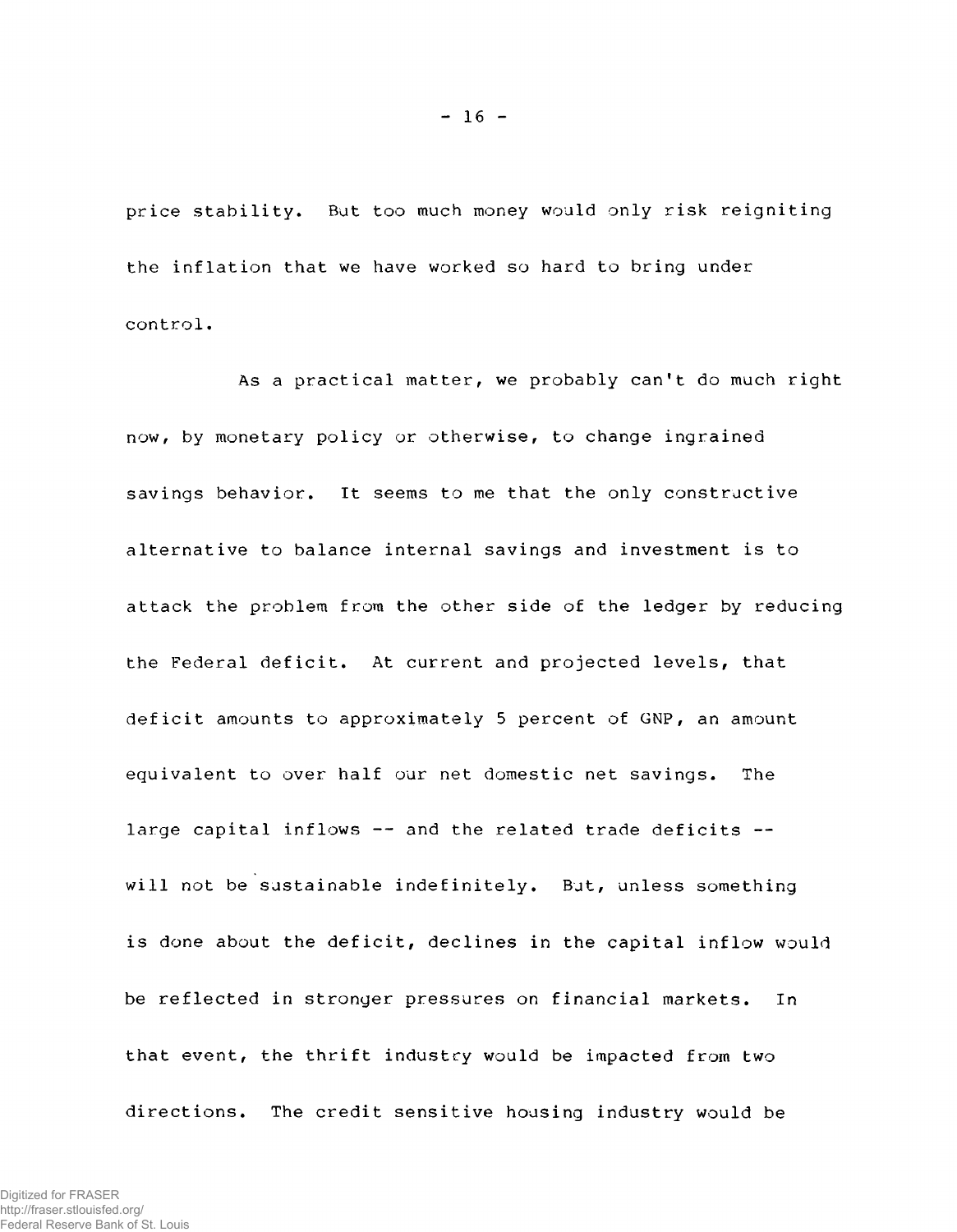vulnerable, and the cost of your deposits could be under renewed pressure.

For those reasons, deficit reduction seems to me to be the main "bread and butter" issue for the thrift industry before the Congress. I know many of you feel the same way, and I know you will continue your efforts to bring the importance of the issue home — home in the literal sense of explaining it to your customers, as well as to the Congress.

We have all, as the old Chinese proverb says, been destined to live in interesting times. The thrift industry has had more than its share of tough challenges. My respect and admiration of the way thoughtful leaders of your industry have faced up to those problems has only increased as we have consulted and worked together. I particularly appreciate the opportunities to work together with some of you on our Federal Reserve Thrift Industry Advisory Council. The lines of communication have been open with them, as well as with